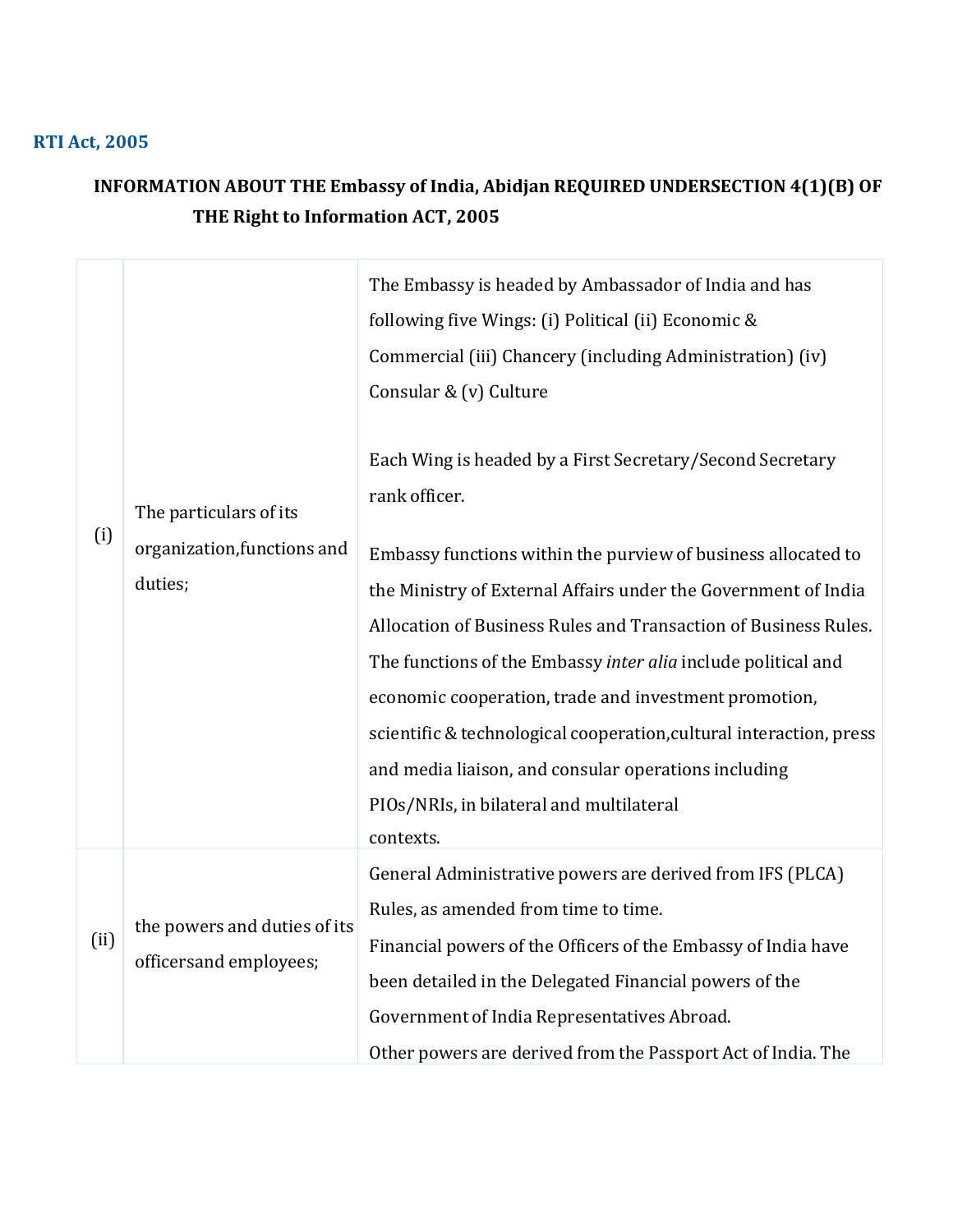|       |                                                                                                                                                                  | Officers of the Embassy function under the guidance and<br>supervision of the Ambassador.                                                                                                                                                                              |
|-------|------------------------------------------------------------------------------------------------------------------------------------------------------------------|------------------------------------------------------------------------------------------------------------------------------------------------------------------------------------------------------------------------------------------------------------------------|
| (iii) | the procedure followed in<br>the decision making<br>process, includingchannels<br>of supervision and<br>accountability;                                          | Decisions are taken as per extant rules and guidelines,<br>whereapplicable and under the instruction and<br>supervision of the Ambassador                                                                                                                              |
| (iv)  | the norms set by it<br>for the discharge of<br>its functions;                                                                                                    | Norms are set under the instruction and supervision of<br>theAmbassador.                                                                                                                                                                                               |
| (v)   | the rules, regulations,<br>instructions, manuals and<br>records, held by it orunder<br>its control or used by its<br>employees for discharging<br>its functions; | IFS PLCA rules and annexures<br>Delegated Financial Powers of Government of India<br>Representatives abroad Rules<br>Passport Act<br><b>Manuals of Office Procedures</b><br>Other Central Government Rules and manuals published<br>by Central Government.             |
| (vi)  | statement<br>the<br>of<br>a<br>categories of documents<br>that are held by it or<br>under its control;                                                           | Classified documents/files relating to India relations<br>with Cote d'Ivoire.<br>Unclassified documents/files including joint statements,<br>declarations, agreements and MoUs between India and<br>Cote d'Ivoire.<br>Passport and consular services application forms |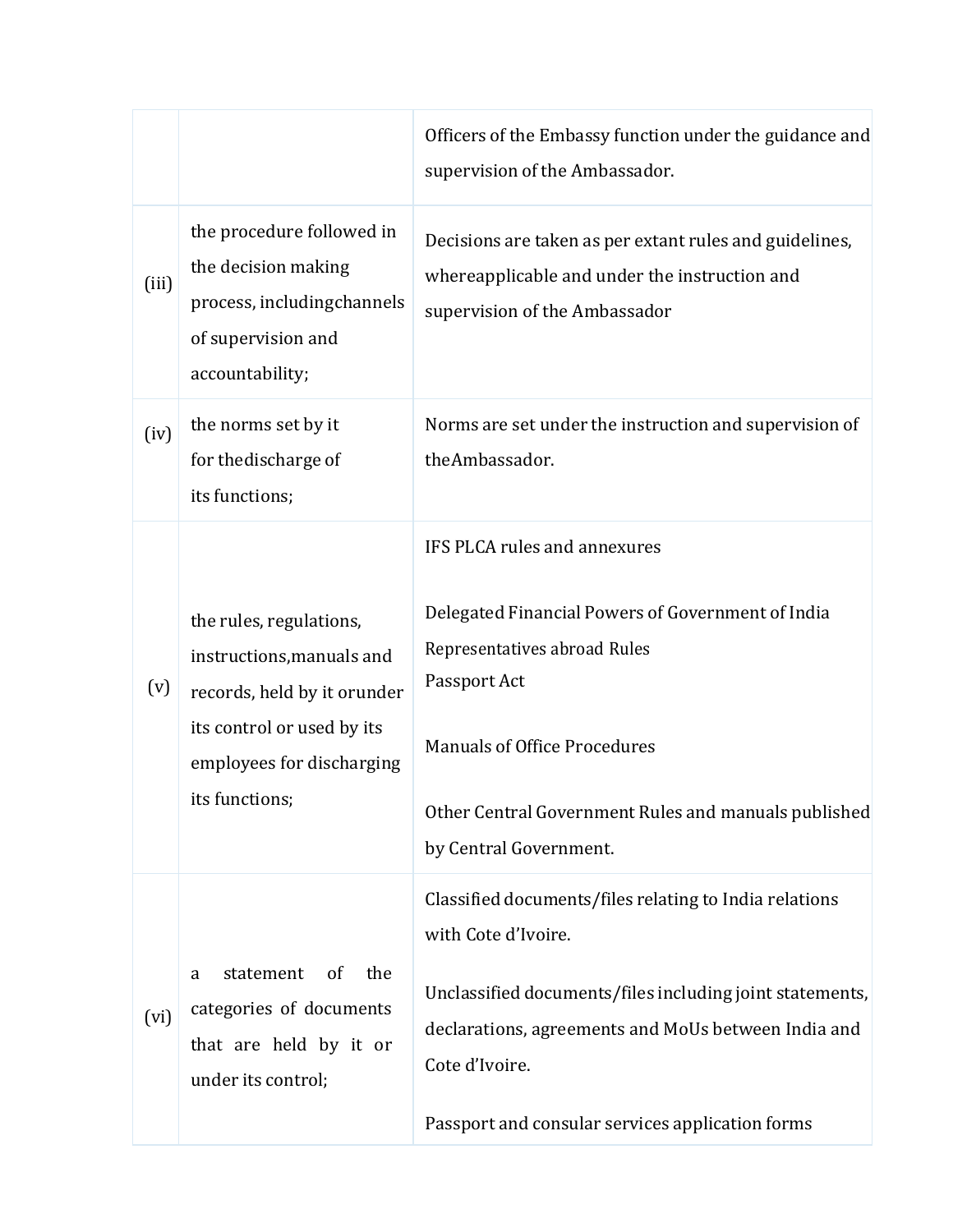| (vii)  | the particulars of any<br>arrangementthat exists for<br>consultation with, or<br>representation by, the<br>members of the public in<br>relation to the formulation<br>of its policy or<br>implementation thereof;                                                                                                                                                     | Embassy of India functions within the norms of India<br>foreign policy formulated by the Ministry of External<br>Affairs. Policy isimplemented by the Embassy under the<br>guidance and supervision of the Ambassador. |
|--------|-----------------------------------------------------------------------------------------------------------------------------------------------------------------------------------------------------------------------------------------------------------------------------------------------------------------------------------------------------------------------|------------------------------------------------------------------------------------------------------------------------------------------------------------------------------------------------------------------------|
| (viii) | a statement of the boards,<br>councils, committees and<br>other bodies consisting of<br>two or more persons<br>constituted as its part or<br>for the purpose of its<br>advice, and as to whether<br>meetings of those boards,<br>councils, committees and<br>other bodies are open to<br>the public, or the minutes<br>of such meetings are<br>accessible for public; | Embassy interacts regularly with representatives of<br>thinktanks, academic community and others.                                                                                                                      |
| (ix)   | a directory of its<br>officers and<br>employees;                                                                                                                                                                                                                                                                                                                      | List of Officers is given at <b>Annexure-I</b>                                                                                                                                                                         |
| (x)    | the monthly remuneration<br>receivedby each of its<br>officers and employees,<br>including the system of<br>compensation as provided                                                                                                                                                                                                                                  | A statement of monthly remuneration is at Annexure-II                                                                                                                                                                  |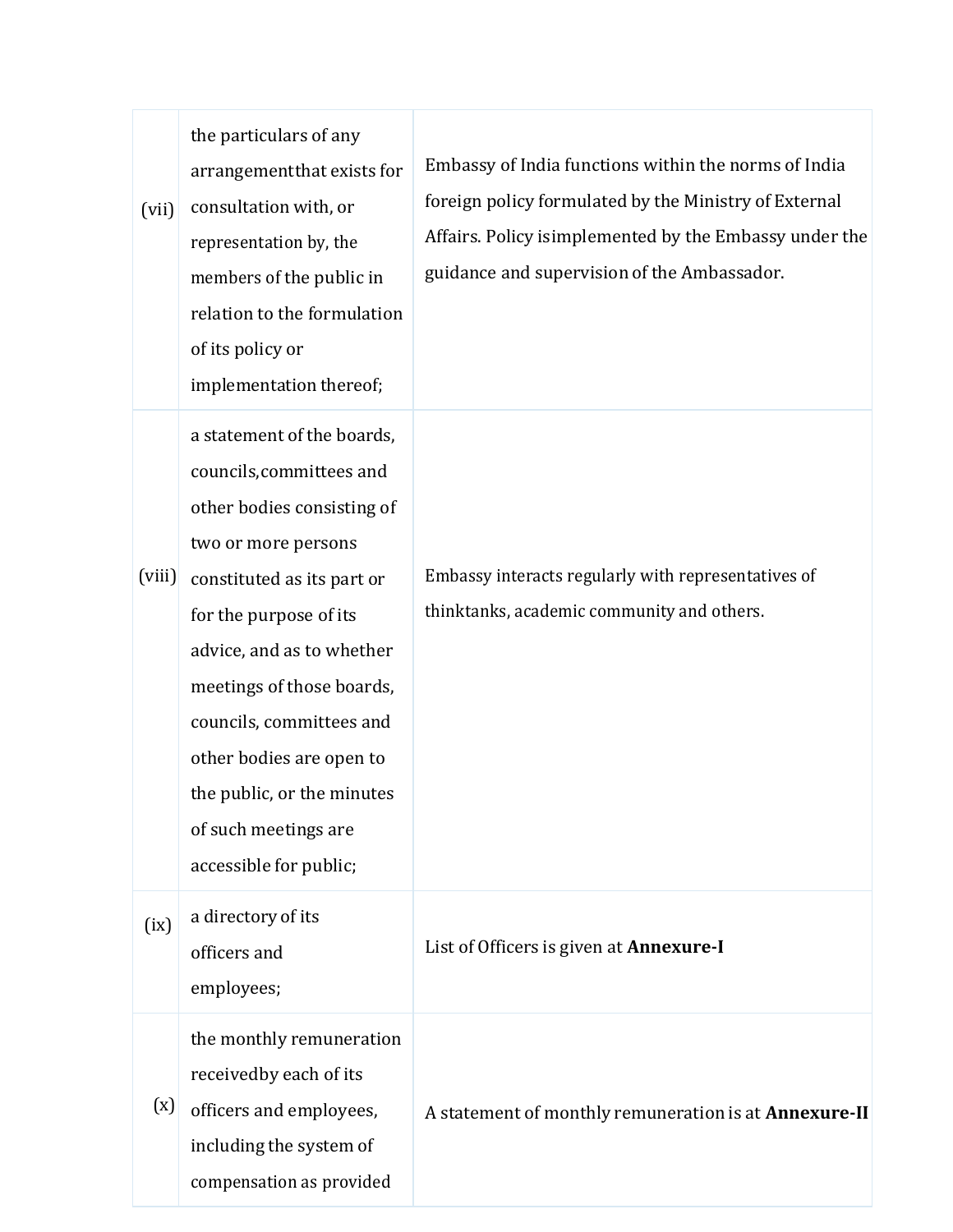|      | in its regulations;                                                                                                                                          |                                                                                                                    |
|------|--------------------------------------------------------------------------------------------------------------------------------------------------------------|--------------------------------------------------------------------------------------------------------------------|
| (xi) | the budget allocated to<br>each of its agency,<br>indicating the particulars<br>of all plans, proposed<br>expenditures and reports<br>on disbursements made; | The Budget figures for the current financial year (2020-<br>2021) aregiven in the statement at <b>Annexure-III</b> |

| (xii)  | the manner of execution of<br>subsidyprogrammes,<br>including the amounts<br>allocated and the details of<br>beneficiaries of such<br>programmes; | Embassy of India does not have any subsidy programme.                                                                                                                                                     |
|--------|---------------------------------------------------------------------------------------------------------------------------------------------------|-----------------------------------------------------------------------------------------------------------------------------------------------------------------------------------------------------------|
| (xiii) | particulars of<br>recipients of<br>concessions, permits<br>or authorizations<br>granted by it;                                                    | No concessions/permits are granted by Embassy of India                                                                                                                                                    |
| (xiv)  | details in respect of the<br>information, available to or<br>held byit, reduced in an<br>electronic form;                                         | The Embassy website has the required information.<br>Embassy also makes available to interested individuals<br>various Brochures, CDs and DVDs containing information<br>on India, itspeople and culture. |